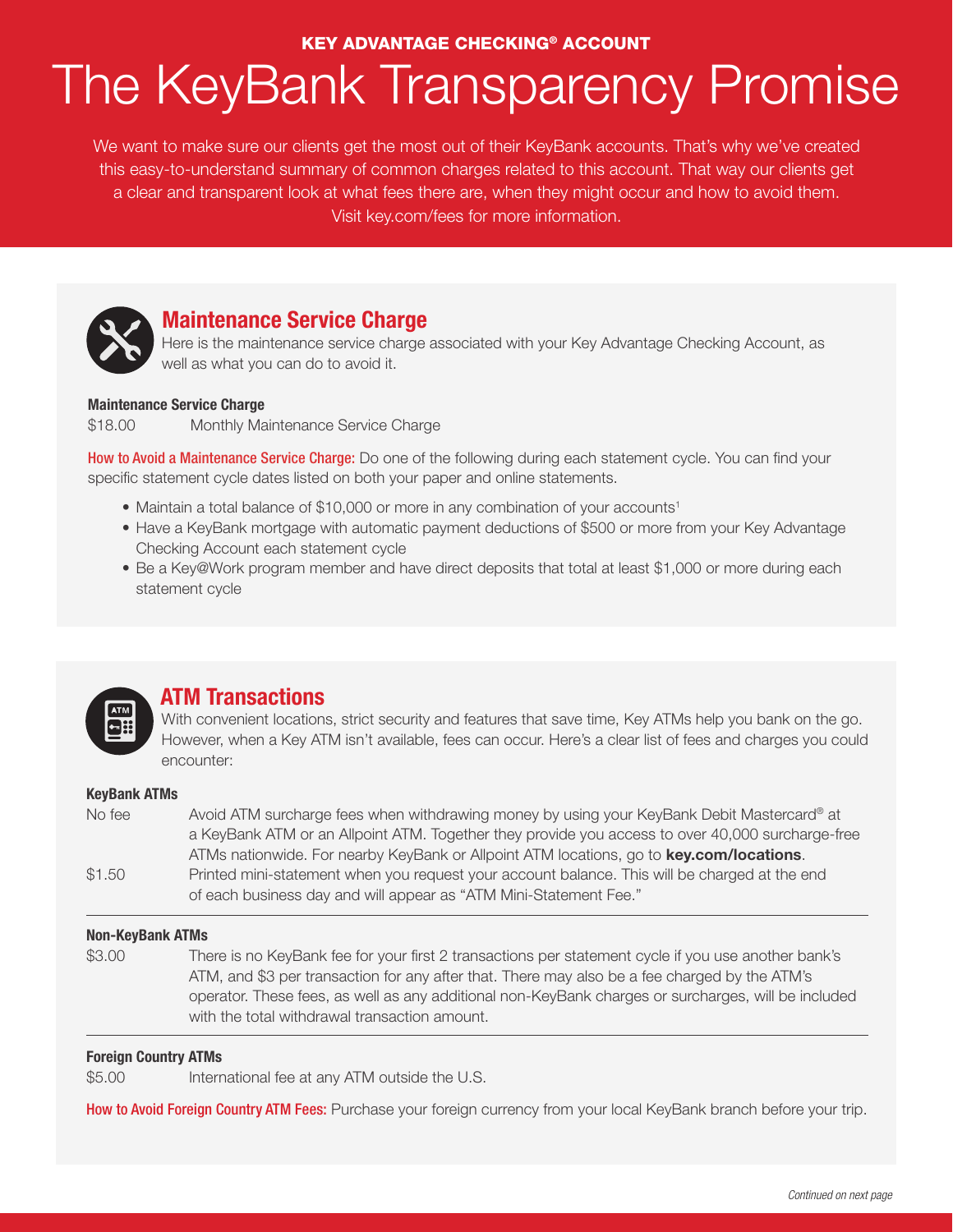

## **Overdrafts and Non-Sufficient Funds**

Despite careful planning, overdrafts sometimes happen. Here's a straightforward look at a list of fees and charges you could encounter:

#### **Overdraft and Non-Sufficient Funds Fees**

We assess these fees based on the number of times overdraft or non-sufficient funds transactions have occurred in *the current statement cycle plus the previous 11 statement cycles. If you'd like more information about overdraft and non-sufficient funds transaction fees, and how you can avoid them, please visit key.com/odinfo.*

- \$33.00 Per transaction, for the first two overdraft or non-sufficient funds transactions in the current or last 11 statement cycles. This will appear as "Overdraft Item or Return Item Charge" on your statement.
- \$38.50 Per transaction, for 3+ overdraft or non-sufficient funds transactions in the current or last 11 statement cycles. This will appear as "Tier 2 Overdraft Item or Return Item Charge" on your statement.
- \$28.50 Extended overdraft service charge that occurs when your account remains overdrawn for 5 consecutive business days.

*Please refer to your account agreement for important information about the order in which Key posts transactions to your account.*

#### **How to Avoid Overdrafts**

*There are a number of ways to avoid overdraft and/or non-sufficient funds fees:*

*Track Your Balance –* It's easy to do with Key online and mobile banking.

**Set Up Account Alerts –** They'll let you know when deposits or payments are posted to your account, or when your account goes below a particular balance.<sup>2</sup>

**Use Overdraft Protection –** Link your Key Advantage account to another KeyBank account, such as a savings account, Preferred Line of Credit, Home Equity Line of Credit<sup>3</sup> or credit card. Your linked account will automatically transfer funds to your Key Advantage account to cover any overdrafts. If overdraft protection is linked to a savings account, then there is no transfer fee. If you choose to link to a credit product, an overdraft protection transfer fee may apply, but you may save money by avoiding overdraft fees and any non-sufficient funds fees that could be charged<sup>4</sup>.

#### **When Your Deposits Are Available**

*Different types of deposits (cash, direct deposit, checks) become available at different times:*

*Same Business Day –* Direct deposits of electronic payments such as Social Security benefits and payroll. Cash deposits made at a KeyBank ATM. Check deposits made at a KeyBank ATM (\$100.00 will be available immediately, with the rest posting the following day).

**Next Business Day –** Checks drawn on KeyBank (in some instances funds may be available on the same business day of deposit). Check deposits made through the KeyBank mobile app. Remaining balances from checks deposited the prior day.

*A business day is Monday - Friday, not including holidays. Exceptions may apply.*